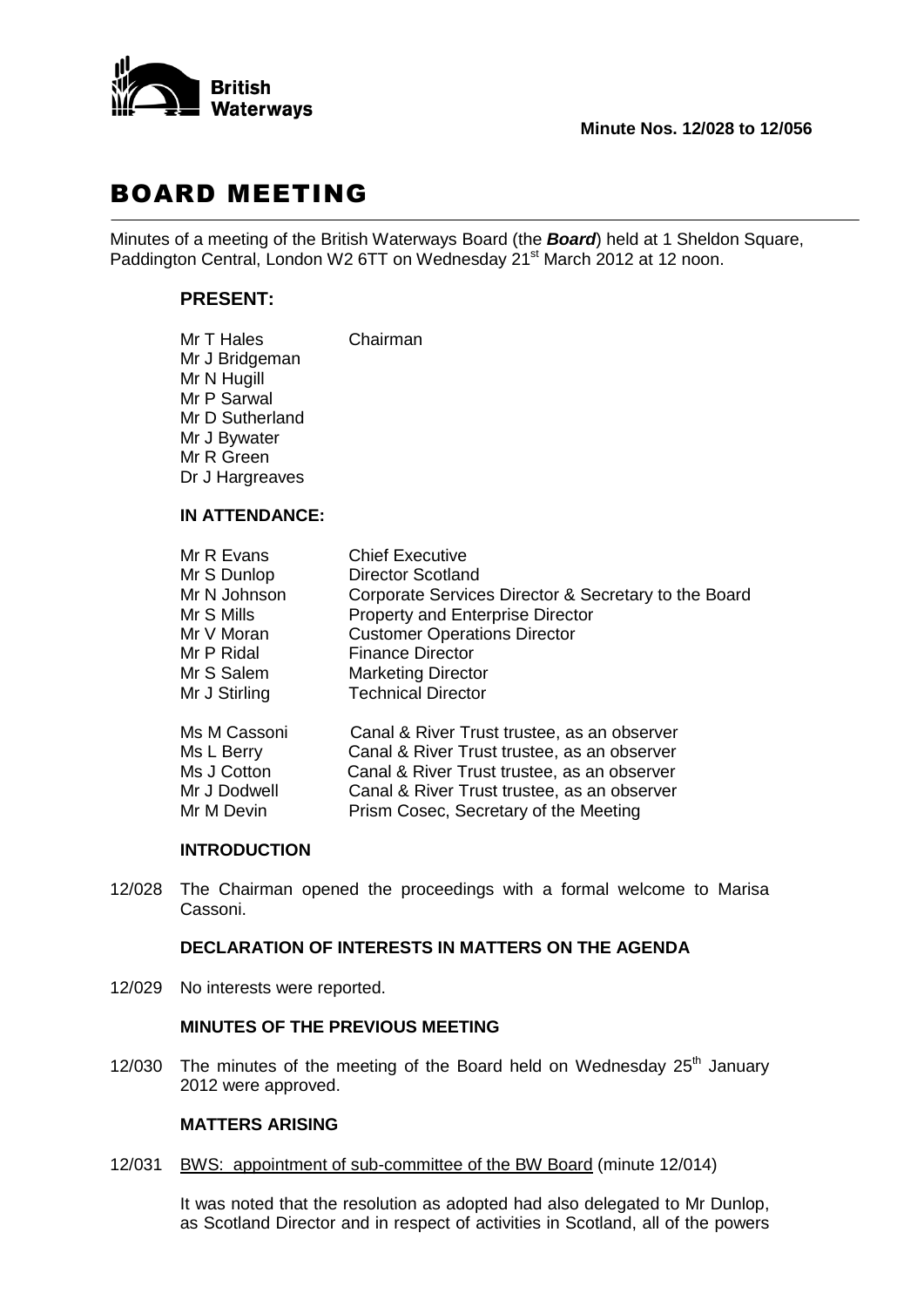and authority as currently exercised by Mr Evans as Chief Executive for all BW activities in Great Britain.

12/032 Funding agreement (minute 12/008)

It was noted that the reference in this minute to index linking of the Core Grant needed elaboration. The Core Grant will be adjusted for inflation from year 2015/16 at three yearly intervals by reference to the GDP deflator predictions available on 31 March in the year of adjustment. This will continue to 31 March 2024 (for financial years 2024/25 to 2026/27). The maximum amount of Core Grant payable in any of the financial years 2022/23 to 2027/27 shall not exceed the amount paid in 2021/22 plus £10m

#### **CHIEF EXECUTIVE'S REPORT (BWB 3438)**

#### 12/033 **Health & Safety Report:**

The health and safety report was received and noted.

# 12/034 **HR Activity Report:**

Mr Evans reported that the rolling programme of employee road shows had been well received.

12/035 **Canal & River Trust:** Mr Evans noted the achievement of significant milestones since the January Board meeting. The funding announcement had been well received by staff and at a joint workshop held on  $18<sup>th</sup>$  February with canal society representatives there was a constructive attitude to future cooperative working with Trust.

> Mr Evans updated the Board following the oral evidence hearing of the Efra Select Committee meeting on 13<sup>th</sup> March at which Mr Evans and Mr Hales gave evidence. Mr Evans was hopeful that the scrutiny period for the draft Transfer Order would be the default 40 days rather than an extended 60 days.

### **FINANCE DIRECTOR'S REPORT (BWB 3439)**

12/036 **Cash Balances:** Mr Ridal explained the reasons underpinning a rise in the No 1 account cash balance including, inter alia, cash inflows from Wood Wharf and delayed expenditure on the waterways.

> No further acquisitions were planned for March 2012 and there were no material cash/liquidity issues to report.

- 12/037 **Commercial Capital Forecast:** There was an assumed transfer of £5m in March 2012 from capital to revenue to fund anticipated deficits in the first two years of the draft business plan.
- 12/038 **Trading Statement (F10):** Mr Ridal highlighted the principal changes between the F10 (January) and F8 positions. There had been an increase in contribution from utilities following an agreement with National Grid in relation to the Regent's Canal tunnel. Some of the costs of launching the Trust would now fall into the early months of the next financial year. As noted in minute 12/036 above, the year-to-date figures on waterway expenditure were behind plan but cash outflows in relation to the waterways would be higher during the period March to May 2012.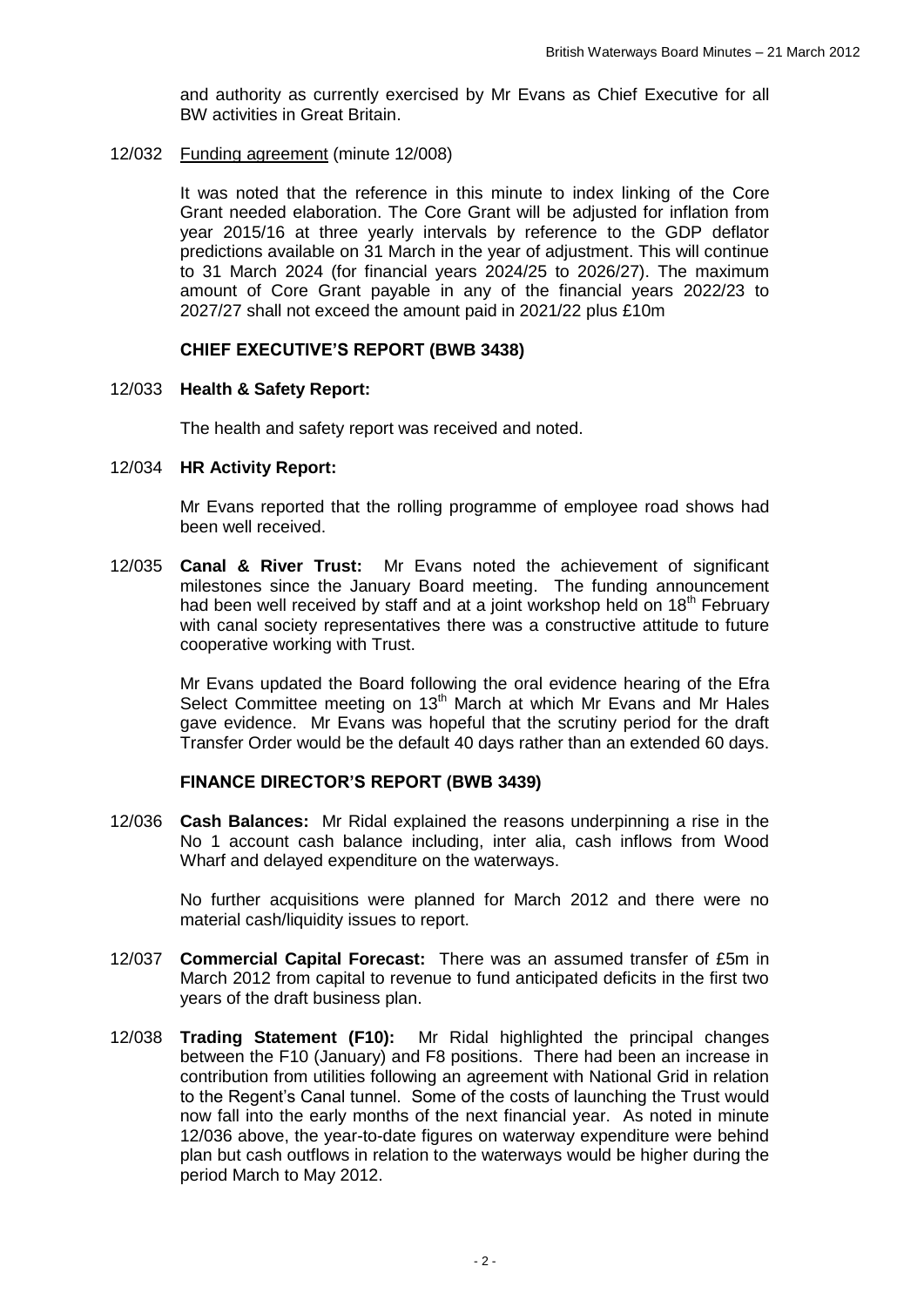12/039 **Draft KPMG Report:** Mr Ridal introduced a near final draft report, which now reflected the funding agreement concluded with Defra. A number of clarifications were discussed and these would relayed to KPMG. The Board further considered the process for finalising report and **it was agreed** that the Executive would resolve this issue with KPMG. **NJ/PR**

12/040 **Draft Plan for 2012/13:** The Board received a draft of the Plan for the financial year 2012/13 which would include activities of both BW and the Trust. The draft was noted and the general direction of travel was approved, acknowledging that further refinement was still required.

> Mr Ridal explained that next iterations of the Plan (once approved, intended for publication) would contain a broader spread of information. In this context, Mr Green suggested that the Plan should also include a compelling vision of the executive's sustainability agenda. Ms Cotton added that it may also be appropriate to identify within the plan the key corporate risks and the measures taken to manage/mitigate these. It was noted that Mr Evans currently presented for review at meetings of the Audit Committee a high level risk dartboard and that this might be incorporated into the business plan. **PR**

#### **SCOTLAND DIRECTOR'S REPORT (BWB 3440A)**

12/041 Mr Dunlop's written report was received. The Board considered the draft 2012/13 business plan for Scotland noting that further refinement and detail was required (particularly as to the expected impact of the transfer to Canal & River Trust on the continuing business of BW in Scotland) but that the direction of travel was appropriate.

> The Board noted that scrutiny of the performance of BW in Scotland against that business plan would be the responsibility of the Scotland Committee of the BW Board in accordance with the delegation arrangements approved at the January Board meeting.

- 12/042 In connection with the anticipated resignation of Messrs Stirling and Ridal as directors of Millennium Link Trust (in anticipation of their transfer to the Canal & River Trust) the appointment of Debs Hurst and Nicola Christie in their place effective from 1st April 2012 **was approved**.
- **SD**
- 12/043 **It was acknowledged and noted** that, in accordance with the general delegation of the governance of the business of BW in Scotland to the Scotland Committee of the Board, the Scotland Committee intended to open one or more bank accounts for the exclusive use of the business of BW in Scotland.

The Board **resolved** that Deborah Hurst be authorised to execute on behalf the Board and for the purposes of its business in Scotland (trading as Scottish Canals) a bank mandate that provides for the authorising of payments pursuant to that mandate by one officer each from the following two groups:

[Confidential material exempt from disclosure under ss.40 and 43 Freedom of Information Act 2000 removed]

Changes to the terms of above mandate that Deborah Hurst has by this resolution been authorised to execute on behalf of the Board may in future be authorised jointly by the Board members sitting on Scotland Committee of the Board, that is to say Jon Hargreaves and Duncan Sutherland.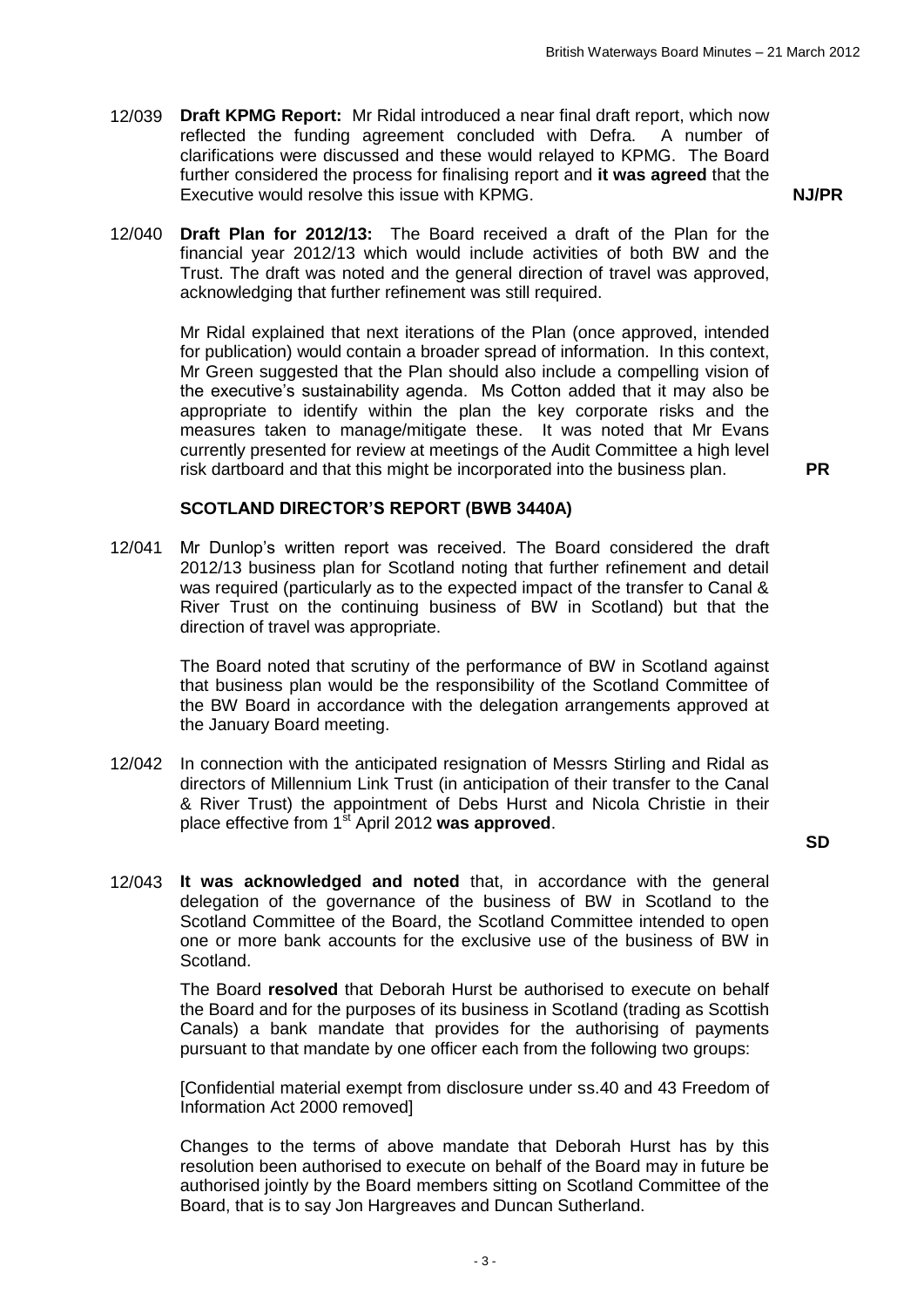12/044 Dr Hargreaves advised the Board that the Scottish Parliament had now confirmed the prospective non-executive appointments to the Board to take effect from the date of the transfer of the England & Wales business to the Trust.

# **OPERATIONS REPORT (BWB 3440B)**

12/045 Mr Moran informed the Board of the measures being taken to address the acute water shortages now impacting a small proportion of the waterways network. Mr Moran assured the Board that everything was being done to keep the boating community informed of potential restrictions in the areas of risk.

# **PROPERTY (BWB 3440C)**

- 12/046 Pursuant to the authority delegated to it by the Board, the Property Committee had on 1<sup>st</sup> February 2012 approved the purchase of an office building at Victoria Quays, Sheffield for a consideration of […] Mr Mills reported that the purchase had since been completed.
- 12/047 It was reported that the 3-yearly price review of all BW-operated mooring sites had been implemented. The headline average increase across the network of 2.6% was duly noted.
- 12/048 Mr Mills was pleased to report that Isis had sold 100% of its residential units at Islington Wharf, Manchester.

# **MARKETING (BWB 3440D)**

- 12/049 Mr Salem's highlighted the key features of his written report previously circulated. A single 03 number would shortly be introduced to coincide with the launch of the Trust to replace the existing customer service numbers that were confusing customers.
- 12/050 The Board was asked to note that a strategy was being developed setting out the Trust's approach to funding from the Heritage Lottery. The Board **agreed** that the application to the Heritage Lottery Fund for funding for the next phase of the restoration of the Montgomery Canal should proceed.

# **CORPORATE SERVICES (BWB 3440E)**

- 12/051 **Parliamentary process:** Mr Johnson supplemented his written report with a verbal update on parliamentary scrutiny of the Transfer Order. In addition to hearing of the Efra Select Committee referred to in minute 12/035 above, the legal integrity of the Order had been considered by the Joint Committee on Statutory Instruments and that Committee indicated it had no objections or comments to make. Mr Johnson had also assisted in addressing the questions raised to date by the Lord's Merits Committee.
- 12/052 **Freedom of Information Act:** There had been a significant increase in the number of requests under the Act, which was placing a heavy demand on available resources at the present time. As a result, there had been some complaints to the Information Commissioner, principally about BW's failure to respond to requests within the statutory timeframe and Decision Notices had been issued by the Commissioner.

The number of Decision Notices (9) was not disproportionate to the